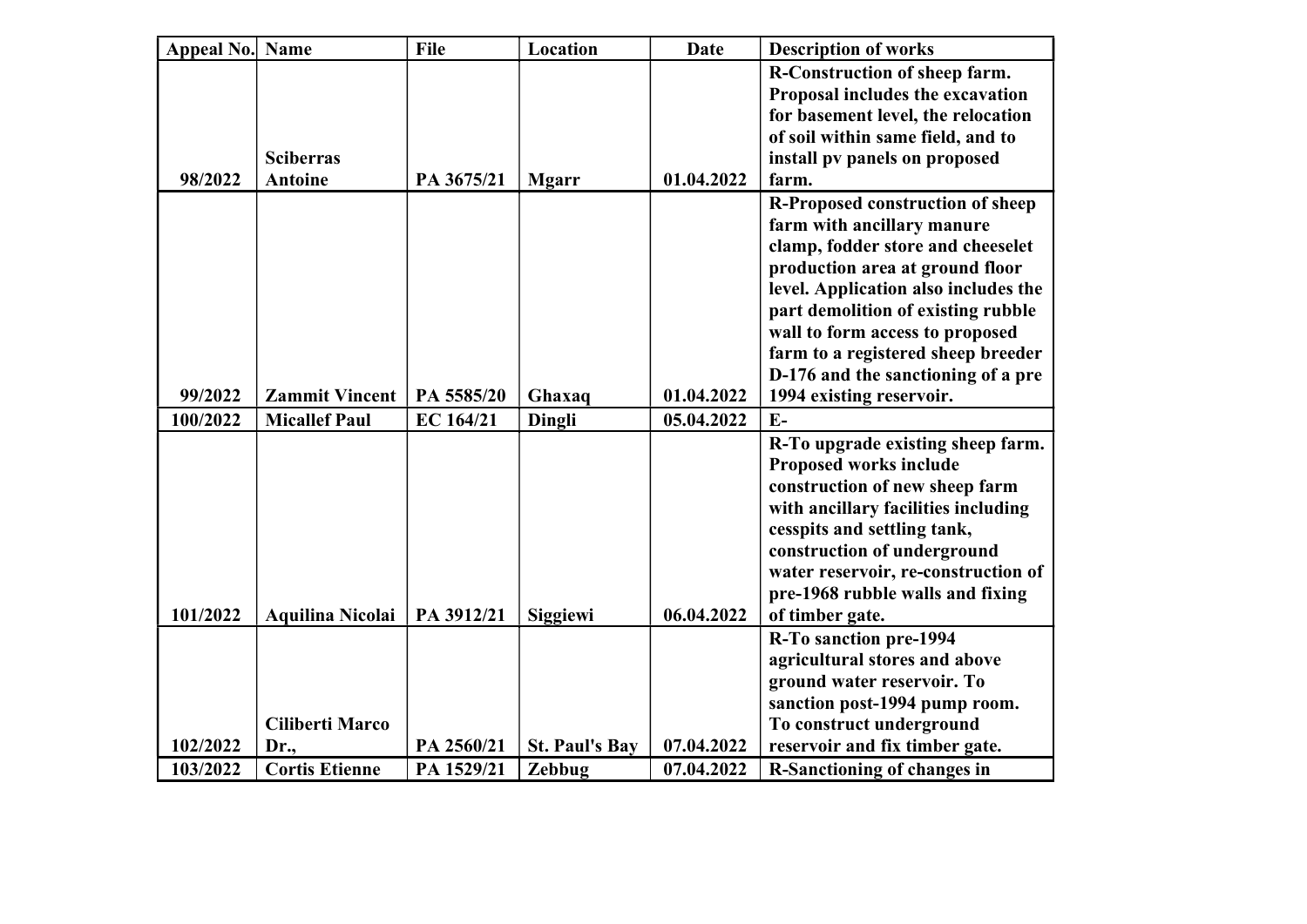| cow farm approved as per<br>PA4120/02 to Class 6A stores.<br><b>Application includes sanctioning</b><br>Azzopardi<br>of as built structures.<br>104/2022<br>Joseph<br>PA 2825/21<br>07.04.2022<br>Rabat<br>Schembri<br>Joseph &<br><b>R-Construction of greenhouses</b><br><b>Micallef</b><br>and solar farm (resting on the<br>105/2022<br>08.04.2022<br><b>Christian Paul</b><br>PA 5313/20<br>greenhouses)<br><b>Mgarr</b><br>stables approved as per<br>PA04069/92 and construction of<br>pet care center and grooming<br>facilities within same footprint. |  |  | ground floor poultry farm covered<br>by PA/3294/14 and proposed<br>construction of first floor poultry<br>farm.                                         |
|-----------------------------------------------------------------------------------------------------------------------------------------------------------------------------------------------------------------------------------------------------------------------------------------------------------------------------------------------------------------------------------------------------------------------------------------------------------------------------------------------------------------------------------------------------------------|--|--|---------------------------------------------------------------------------------------------------------------------------------------------------------|
|                                                                                                                                                                                                                                                                                                                                                                                                                                                                                                                                                                 |  |  | R-To sanction change of use from                                                                                                                        |
|                                                                                                                                                                                                                                                                                                                                                                                                                                                                                                                                                                 |  |  |                                                                                                                                                         |
| and ancillary facilities including<br>grooming facilities and<br>construction of reservoir and<br>106/2022<br><b>Jenkins Maria</b><br>PA 6057/20<br>11.04.2022<br>cesspit below ground.<br><b>Naxxar</b>                                                                                                                                                                                                                                                                                                                                                        |  |  | <b>R-Proposed demolition of existing</b><br>Proposal to include sanctioning of<br>existing rubble wall, installation of<br>demountable boarding kennels |
| 107/2022<br><b>Micallef Carmel</b><br>11.04.2022<br>PA 6164/21<br>Dingli<br>new reservoir                                                                                                                                                                                                                                                                                                                                                                                                                                                                       |  |  | <b>R-Sanctioning of existing pre-1994</b><br>agricultural store and proposal of                                                                         |
| R-To demolish dilapidated town<br>retained) and reconstruct a two-<br>storey dwelling on the same<br>footprint. Proposal includes                                                                                                                                                                                                                                                                                                                                                                                                                               |  |  | house and accretions (facade to be                                                                                                                      |
| rehabilitation of outbuildings.<br>108/2022<br><b>Gambin Justin</b><br>PA 7689/16<br>11.04.2022<br>Rabat<br>109/2022<br>Din l-Art Helwa<br>PA 0612/21<br>Mellieha<br>18.04.2022<br><b>P-Outline application - To</b>                                                                                                                                                                                                                                                                                                                                            |  |  |                                                                                                                                                         |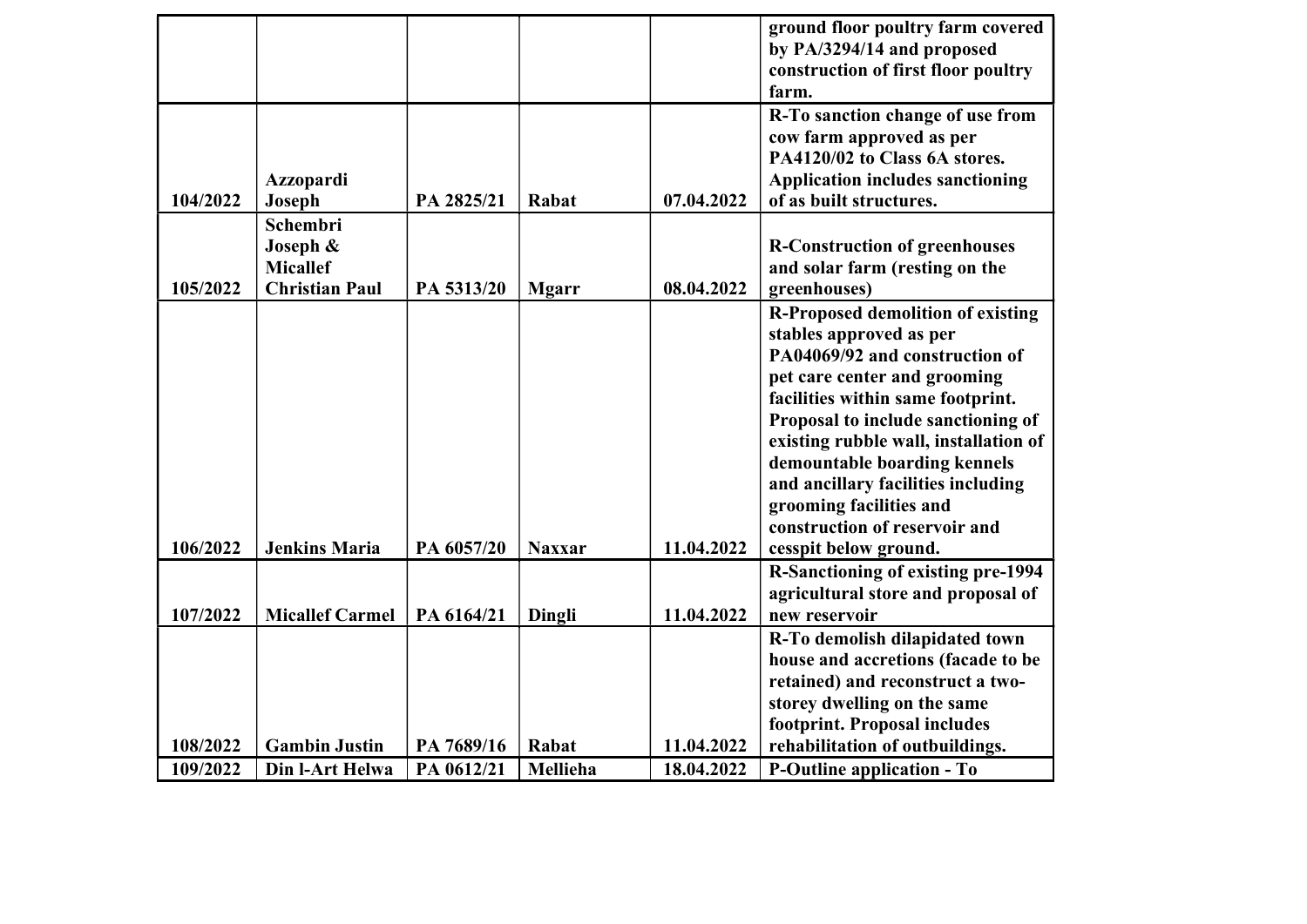|          |                         |                   |                   |            | demolish existing disused farm,         |
|----------|-------------------------|-------------------|-------------------|------------|-----------------------------------------|
|          |                         |                   |                   |            | excavate site to necessary levels       |
|          |                         |                   |                   |            | and construct one dwelling.             |
|          |                         |                   |                   |            | R-To carry out internal and             |
|          |                         |                   |                   |            | external alterations and to             |
|          | <b>Magro</b>            |                   |                   |            | construct additions at first floor      |
| 110/2022 | <b>Cuschieri Joslyn</b> | PA 7826/21        | Sannat - Gozo     | 20.04.2022 | level and pool.                         |
|          |                         |                   |                   |            | <b>R-Outline application - Proposed</b> |
|          |                         |                   |                   |            | construction of a new residential       |
|          |                         |                   |                   |            | farmhouse. Construction includes        |
|          |                         |                   |                   |            | a one storey farmhouse, an              |
|          |                         |                   |                   |            | exterior pool, basement level           |
|          | Farrugia                |                   |                   |            | private garage and access to roof       |
| 111/2022 | Carmelita               | PA 5666/21        | l/o Rabat         | 21.04.2022 | level.                                  |
|          |                         |                   |                   |            | R-Sanctioning as built not as           |
|          |                         |                   |                   |            | approved in PA/3393/19.                 |
|          |                         |                   |                   |            | Sanctioning includes a fixed            |
| 112/2022 | Calleja Charlie         | PA 6419/21        | <b>San Gwann</b>  | 21.04.2022 | canopy in terrace.                      |
|          |                         |                   |                   |            | P-Proposed demolition of existing       |
|          |                         |                   |                   |            | structures, excavation, and             |
|          |                         |                   |                   |            | construction of 7 basement              |
|          | Din l-Art Helwa         |                   |                   |            | garages, 2 ground floor                 |
|          | & Busuttil              |                   |                   |            | maisonettes 6 apartments and 2          |
| 113/2022 | <b>David</b>            | PA 2385/21        | <b>Birkirkara</b> | 22.04.2022 | units at receded level.                 |
|          |                         |                   |                   |            | P-To carry out rehabilitation of        |
|          | Camilleri               |                   | Zebbug-           |            | existing pre-1978 building to be        |
| 114/2022 | Ronald                  | PA 6311/20        | <b>Gozo</b>       | 25.04.2022 | used as an agricultural store.          |
|          |                         |                   | l/o Bahrija -     |            |                                         |
| 115/2022 | Galea Ian               | <b>ECF 038/22</b> | Rabat             | 26.04.2022 | $E-$                                    |
|          | <b>Bugeja</b>           |                   | Victoria-         |            |                                         |
| 116/2022 | <b>Geswalda</b>         | PA 7539/21        | <b>Gozo</b>       | 26.04.2022 | P-To restore façade                     |
|          |                         |                   |                   |            | R-To sanction formation of ramp         |
|          | <b>Desira Jason</b>     |                   |                   |            | in lieu of carport and change in        |
| 117/2022 | John                    | PA 2933/21        | Zejtun            | 27.04.2022 | footpath layout approved in             |